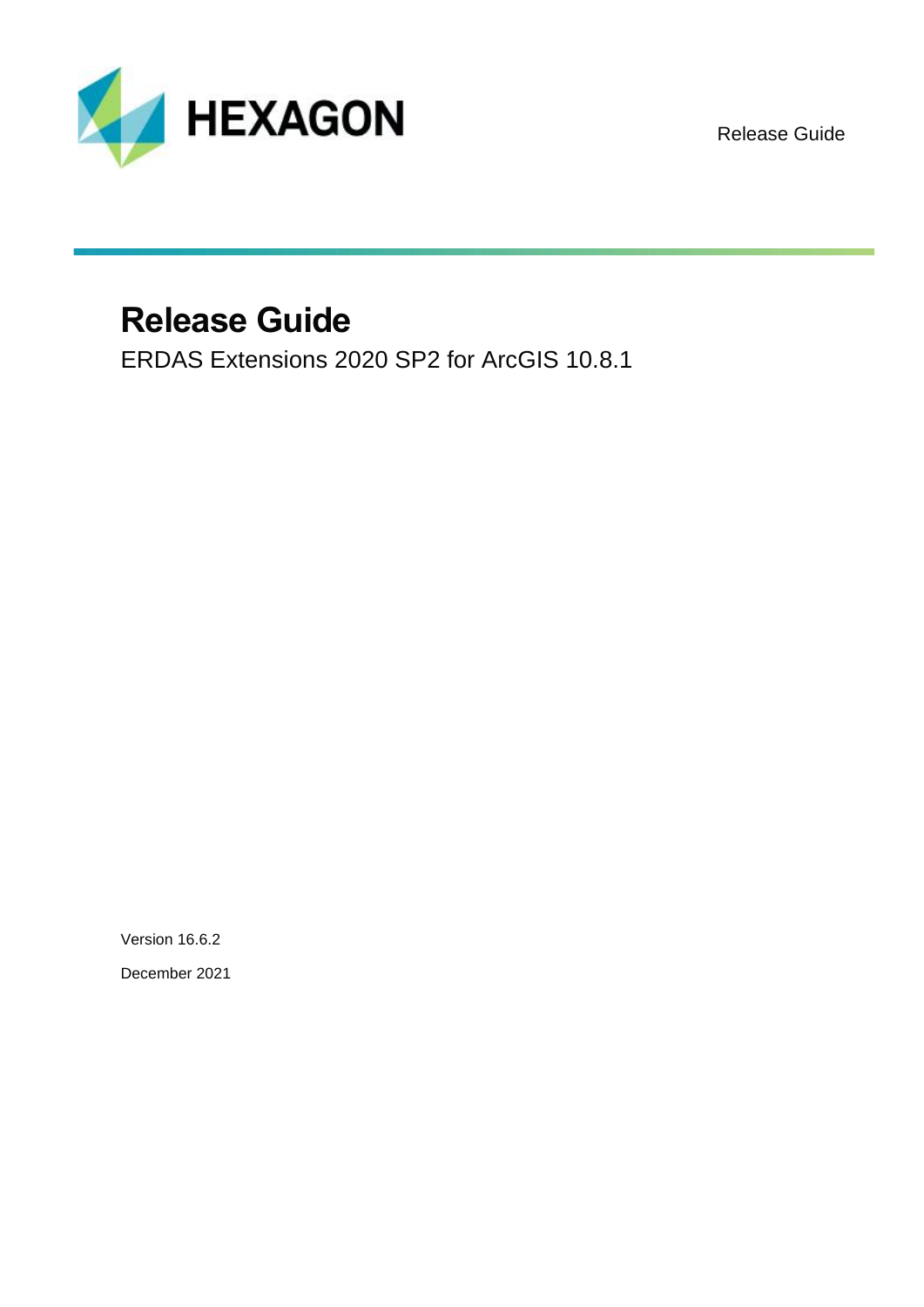

# **Contents**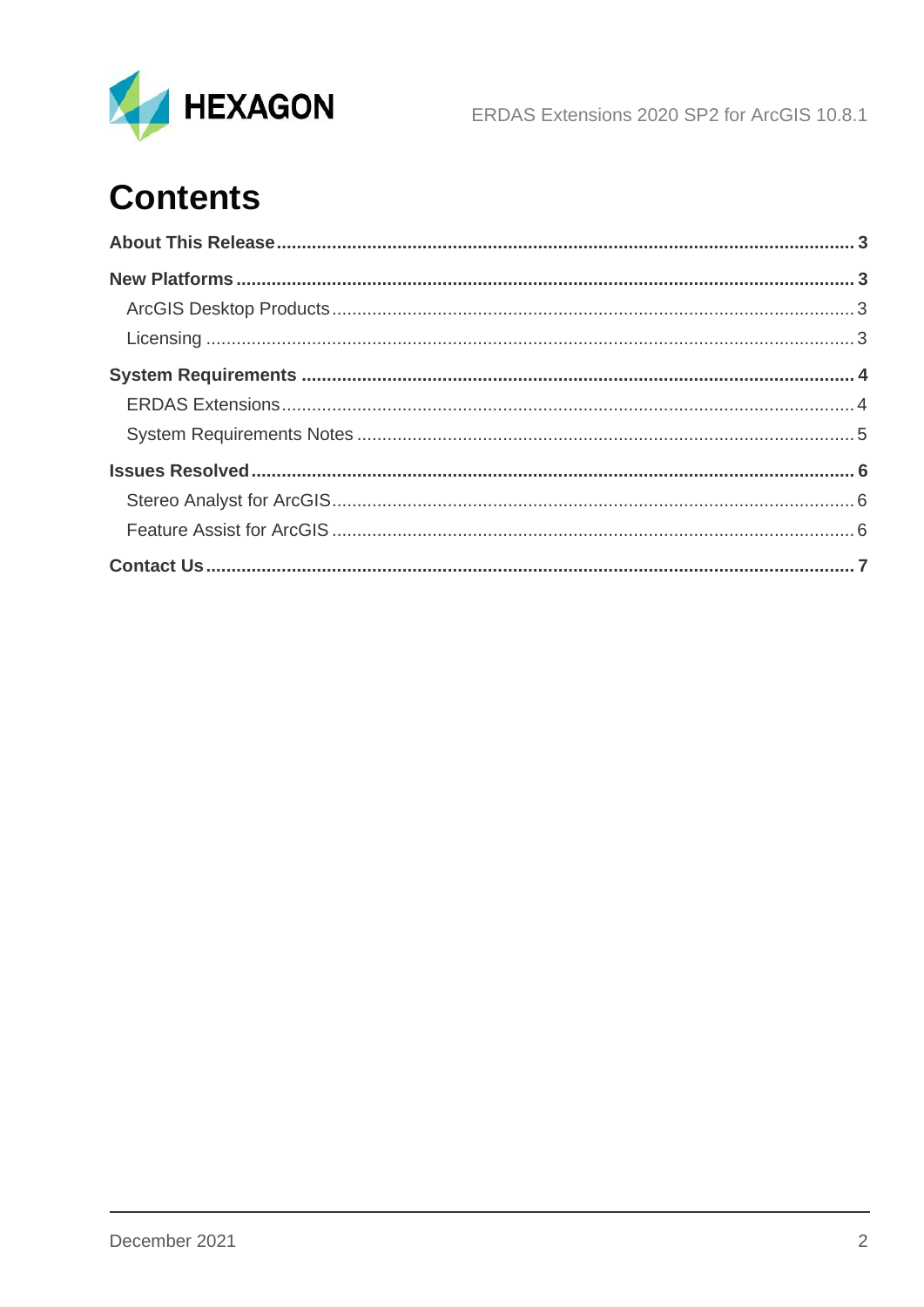

## <span id="page-2-0"></span>**About This Release**

This document describes the enhancements for ERDAS Extensions 2020 SP2 for ArcGIS 10.8.1.

This document is only an overview and does not provide all the details about the product's capabilities. See the [online help](https://doc.hexagongeospatial.com/search/all?filters=HGD_Product~%2522ERDAS+Extensions+for+ArcGIS%2522&content-lang=en-US) and other documents provided with ERDAS Extensions for more information.

## <span id="page-2-1"></span>**New Platforms**

### <span id="page-2-2"></span>ArcGIS Desktop Products

ERDAS Extensions 2020 SP2 supports ArcGIS 10.8.1, ArcGIS 10.8, ArcGIS 10.7.1 and ArcGIS 10.7.

#### <span id="page-2-3"></span>Licensing

No additional license is required if customers already have ERDAS Extensions 2020 for ArcGIS 10.7.1 installed and licensed. Otherwise, it is strongly recommended that customers upgrade to the newest version of Hexagon Geospatial Licensing 2020. If in doubt, refer to Windows' Add or Remove Programs utility to determine the currently installed version.

The appropriate download can be found on the [Downloads section of the Hexagon Geospatial website.](https://download.hexagongeospatial.com/)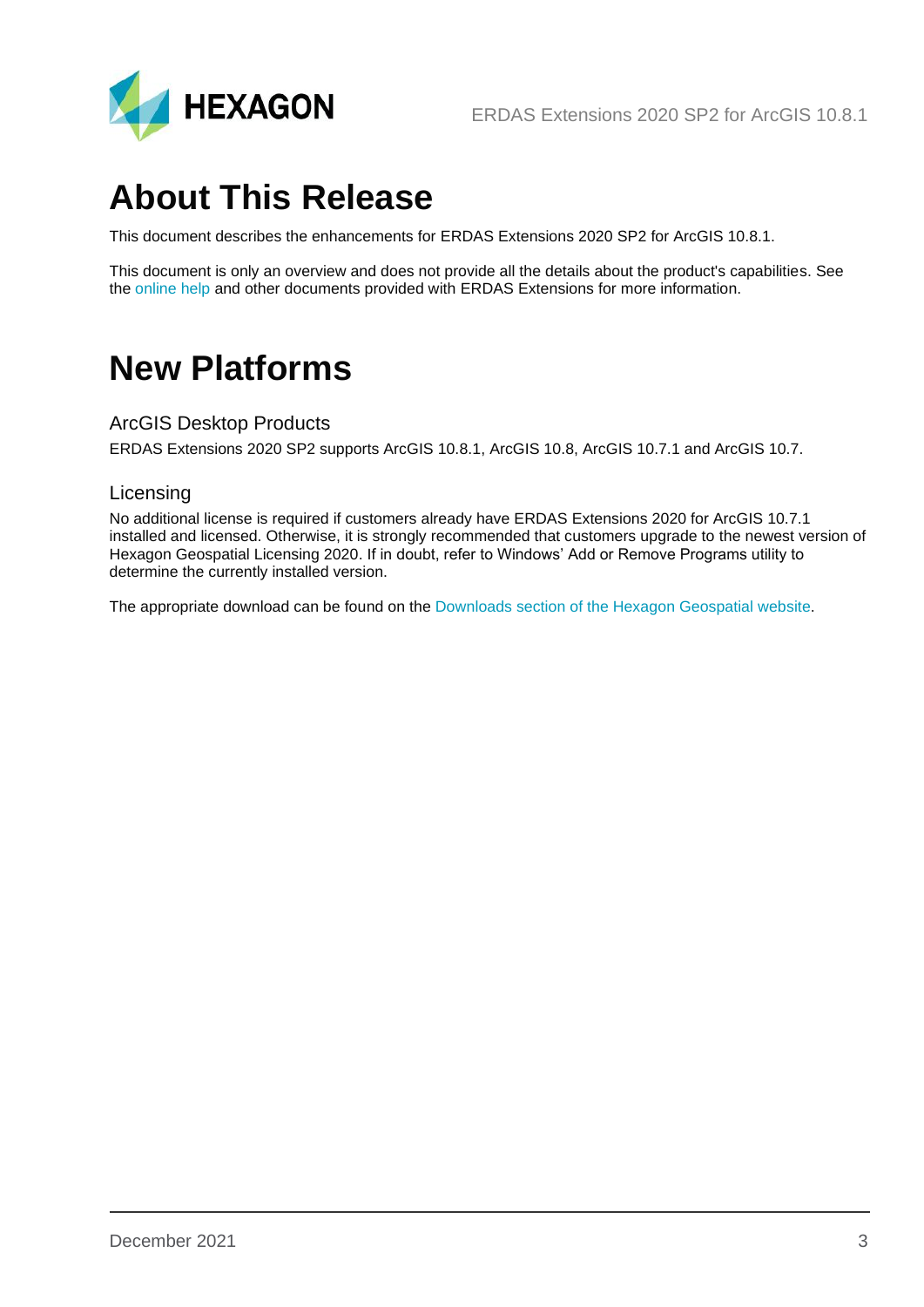

# <span id="page-3-0"></span>**System Requirements**

## <span id="page-3-1"></span>ERDAS Extensions

| Computer/ Processor                                     | 64-bit: Intel 64 (EM64T), AMD 64, or equivalent<br>(Multi-core processors are strongly recommended)                                                                                                                                                                                                                    |  |  |  |
|---------------------------------------------------------|------------------------------------------------------------------------------------------------------------------------------------------------------------------------------------------------------------------------------------------------------------------------------------------------------------------------|--|--|--|
| Memory (RAM)                                            | 16 GB or more strongly recommended                                                                                                                                                                                                                                                                                     |  |  |  |
| Disk Space                                              | 6 GB for software<br>1 GB for example data<br>$\bullet$<br>Data storage requirements vary by mapping project <sup>1</sup><br>$\bullet$                                                                                                                                                                                 |  |  |  |
| Operating Systems <sup>2, 3</sup>                       | Windows 10 Pro (64-bit)<br>$\bullet$                                                                                                                                                                                                                                                                                   |  |  |  |
| Software                                                | Either one of the following:<br>$\bullet$<br>ArcGIS 10.8.1<br>$\circ$<br>ArcGIS 10.8<br>$\circ$<br>ArcGIS 10.7.1<br>$\circ$<br>ArcGIS 10.7<br>$\circ$<br>OpenGL 2.1 or higher (this typically comes with supported graphics cards <sup>2</sup> )<br>$\bullet$<br>Microsoft DirectX® 9c or higher<br>.NET Framework 4.0 |  |  |  |
| <b>Recommended Graphics</b><br>Cards for Stereo Display | NVIDIA® Quadro® K5200, K5000, K4200, K4000, K2200, K600, K420 3<br>$\bullet$                                                                                                                                                                                                                                           |  |  |  |
| Recommended Stereo<br><b>Display Monitors</b>           | 120 Hz (or above) LCD Monitors with NVIDIA 3D Vision™ Kit, or 3D PluraView system from<br>$\bullet$<br>Schneider Digital <sup>3</sup>                                                                                                                                                                                  |  |  |  |
|                                                         | All software installations require:                                                                                                                                                                                                                                                                                    |  |  |  |
|                                                         | One Windows-compatible mouse with scroll wheel or equivalent input device<br>$\bullet$                                                                                                                                                                                                                                 |  |  |  |
|                                                         | Printing requires Windows-supported hardcopy devices 4<br>$\bullet$                                                                                                                                                                                                                                                    |  |  |  |
|                                                         | Software security (Hexagon Geospatial Licensing 2020) requires one of the following:                                                                                                                                                                                                                                   |  |  |  |
|                                                         | Ethernet card, or<br>$\bullet$                                                                                                                                                                                                                                                                                         |  |  |  |
|                                                         | One USB port for hardware key<br>$\bullet$                                                                                                                                                                                                                                                                             |  |  |  |
|                                                         | Advanced data collection requires one of the following hand controllers:                                                                                                                                                                                                                                               |  |  |  |
|                                                         | TopoMouse™ or TopoMouse USB™<br>$\bullet$                                                                                                                                                                                                                                                                              |  |  |  |
| Peripherals                                             | Immersion 3D Mouse<br>$\bullet$<br>Stealth 3D (Immersion), S3D-E type, Serial Port<br>$\bullet$                                                                                                                                                                                                                        |  |  |  |
|                                                         | Stealth Z, S2-Z model, USB version<br>$\bullet$                                                                                                                                                                                                                                                                        |  |  |  |
|                                                         | Stealth V, S3-V type (add as a serial device)<br>$\bullet$                                                                                                                                                                                                                                                             |  |  |  |
|                                                         | 3Dconnexion SpaceMouse Pro<br>$\bullet$                                                                                                                                                                                                                                                                                |  |  |  |
|                                                         | 3Dconnexion SpaceExplorer mouse<br>$\bullet$                                                                                                                                                                                                                                                                           |  |  |  |
|                                                         | EK2000 Hand Wheels<br>$\bullet$                                                                                                                                                                                                                                                                                        |  |  |  |
|                                                         | <b>EMSEN Hand Wheels</b>                                                                                                                                                                                                                                                                                               |  |  |  |
|                                                         | Z/I Mouse                                                                                                                                                                                                                                                                                                              |  |  |  |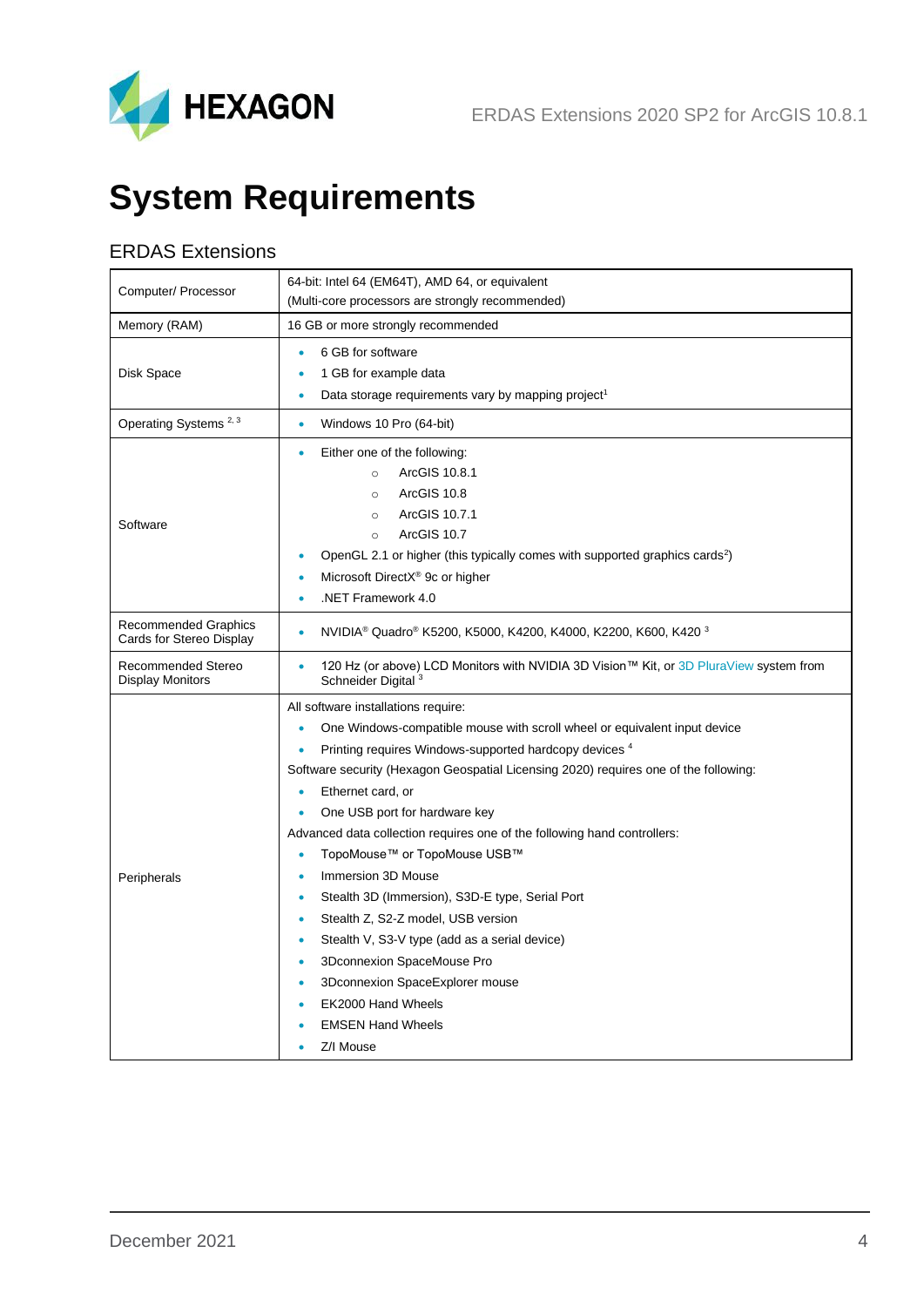

### <span id="page-4-0"></span>System Requirements Notes

<sup>1</sup> Disk I/O is usually the slowest task in geospatial data processing. Faster hard disks improve productivity. Reading data from one disk, writing temporary data to a second disk, and writing data to a third disk improves performance. Disk arrays improve productivity, but some RAID options slow performance. Network disk drives are subject to network limitations.

<sup>2</sup> Windows provides a generic OpenGL driver for all supported graphics cards. However, an OpenGLoptimized graphics card and driver are recommended for these applications.

<sup>3</sup> Graphics cards and Stereo Monitors certified with previous versions of ERDAS Extensions may also be compatible but are not certified in the current version.

<sup>4</sup> HP-RTL drivers are recommended. Windows 64-bit print servers require 64-bit print drivers.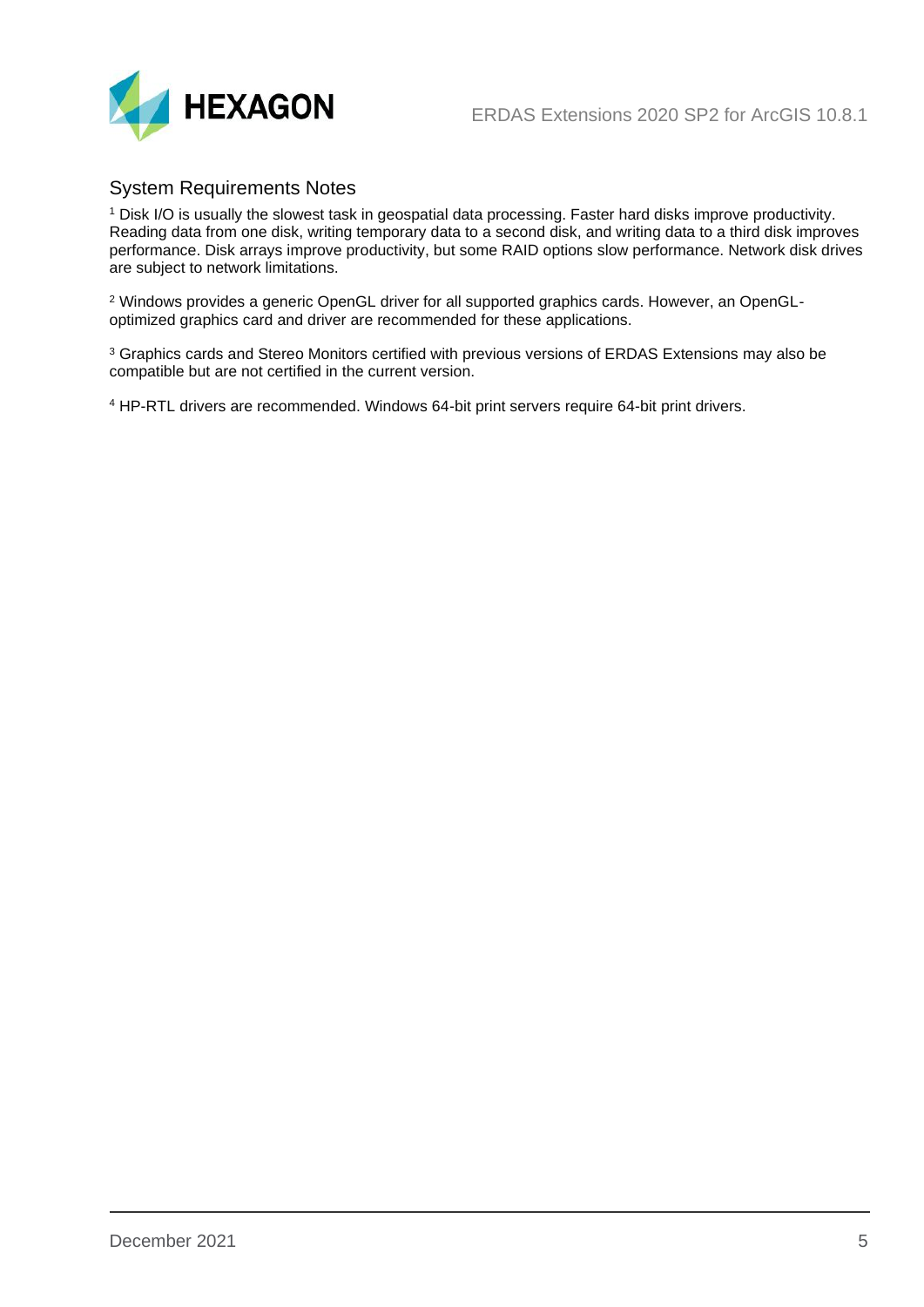

## <span id="page-5-0"></span>**Issues Resolved**

## <span id="page-5-1"></span>Stereo Analyst for ArcGIS

| <b>Issue ID</b> | <b>Summary - ERDAS</b><br><b>Extensions</b>                                                                 | <b>Description / How to Reproduce</b>                                                                                                                                                                                                                                                                                                                                                                                                                                                                                                             |
|-----------------|-------------------------------------------------------------------------------------------------------------|---------------------------------------------------------------------------------------------------------------------------------------------------------------------------------------------------------------------------------------------------------------------------------------------------------------------------------------------------------------------------------------------------------------------------------------------------------------------------------------------------------------------------------------------------|
| EX-623          | Importing MATCH-AT<br>project for oblique images<br>fails                                                   | Some flight companies provide aerial triangulation results with triangulated nadir and<br>oblique images. Importing MATCH-AT project for nadir images works but the project for<br>oblique images fails. It stops with the error message " The project cannot be imported.<br>There are no valid images that can be oriented".<br>It is apparently the orientation data of the oblique images (sections \$PHOTO) that<br>cause the problems. When these image orientations are deleted from the project file,<br>the import process runs through. |
| EX-624          | It is not possible to snap<br>using 3D Streaming Tool                                                       | The capture speed has increased considerably using the 3D Streaming Tool. However,<br>with this tool it is not possible to snap to other elements. Please add the snap option to<br>the 3D Streaming Tool.                                                                                                                                                                                                                                                                                                                                        |
| EX-647          | Importing ISAT project is<br>not correct                                                                    | Images are not imported correctly from ISAT project.<br>1) The images are rotated 90 degrees. The scanline orientation from ISAT camera file<br>is not read to set up proper fiducial axis in block file.<br>2) The image footprint is off. The active_elevation field in ISAT photo file is not utilized<br>when available.                                                                                                                                                                                                                      |
| EX-652          | <b>ERDAS Extensions 2020</b><br>crashes when loading new<br>(large) ADS images                              | In ERDAS Extensions 2020 for ArcGIS 10.8, ADS aerial images from 2010 can be<br>loaded. However, newer ADS aerial images which are larger cannot be loaded. ArcMap<br>simply crashes when loading.                                                                                                                                                                                                                                                                                                                                                |
| EX-654          | Calculating statistics for<br>ADS100 images<br>sometimes fails                                              | ERDAS Extensions 2020 sometimes fails to generate statistics for ADS100 images.                                                                                                                                                                                                                                                                                                                                                                                                                                                                   |
| IM-58562        | <b>ERDAS Extensions 2020</b><br>crashes when loading a<br>TIF DEM and performing<br>shaded relief in ArcMap | Steps to reproduce the crash:<br>Open ArcMap. The stereo window should be open.<br>1.<br>Add a TIFF DEM raster using Add Data.<br>2.<br>Open the Image Analysis Window under the "Windows" Menu.<br>3.<br>Select the added TIFF, click on the "Shaded Relief" button in the "Processing"<br>4.<br>section of the window.                                                                                                                                                                                                                          |

## <span id="page-5-2"></span>Feature Assist for ArcGIS

| <b>Issue ID</b> | <b>Summary - ERDAS</b><br><b>Extensions</b>                                                                  | <b>Description / How to Reproduce</b>                                                                                                                              |
|-----------------|--------------------------------------------------------------------------------------------------------------|--------------------------------------------------------------------------------------------------------------------------------------------------------------------|
| IM-56786        | It is not possible to select<br>azimuth from polyline<br>features                                            | Using the Azimuth Selection on the Stereo Rooftop Toolbar, it is not possible to select<br>the azimuth from polyline features.                                     |
| IM-59178        | Snapping for rooftop tools<br>seems like picking up the<br>cursor position instead of<br>the line or vertex. | Snapping for rooftop tools seems like picking up the cursor position instead of the line<br>or vertex, which sometimes leads to snapping failure or wrong azimuth. |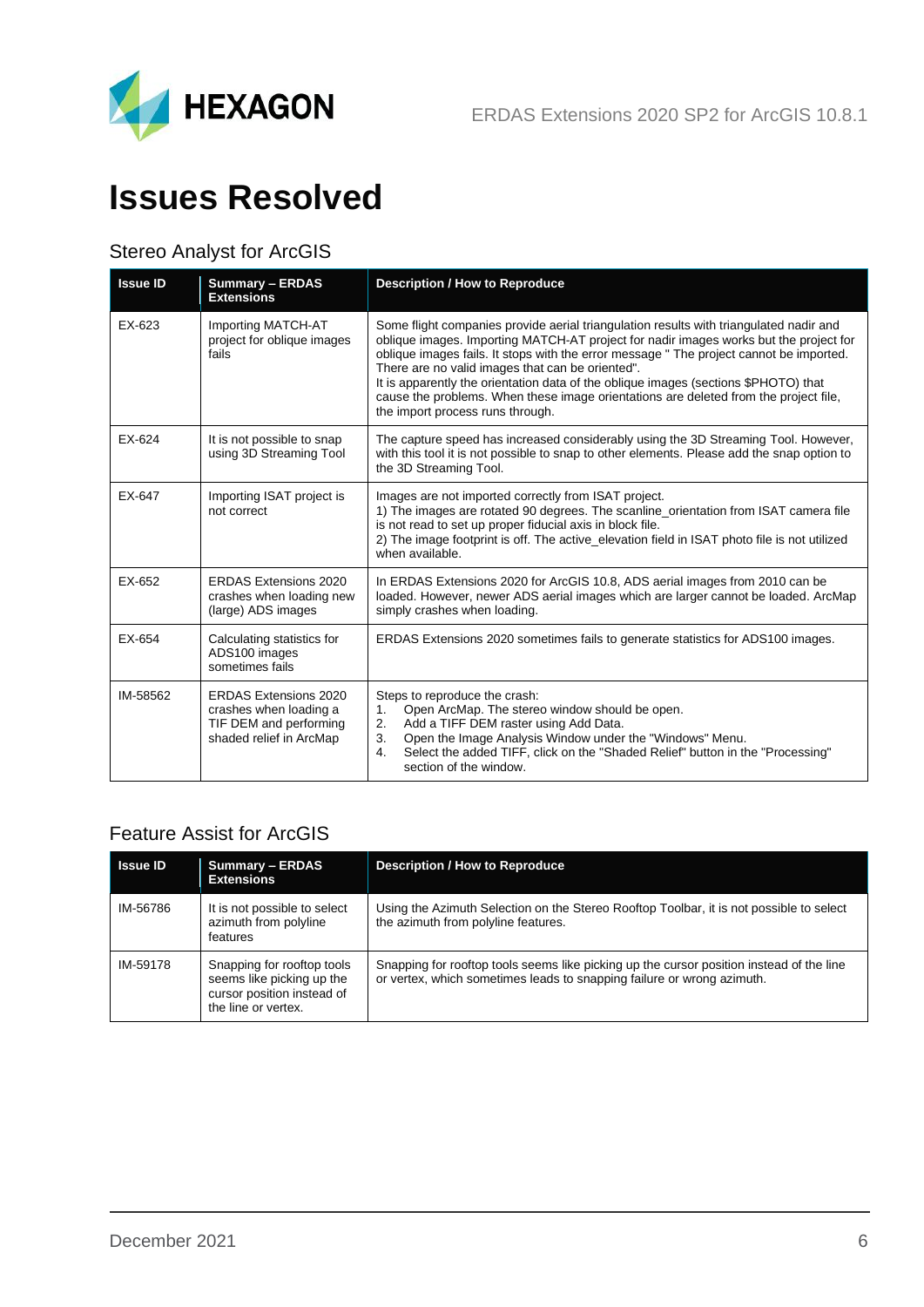

ERDAS Extensions 2020 SP2 for ArcGIS 10.8.1

## <span id="page-6-0"></span>**Contact Us**

∰ <https://go.hexagongeospatial.com/contact-us-today>

## **About Hexagon**

Hexagon is a global leader in digital reality solutions, combining sensor, software and autonomous technologies. We are putting data to work to boost efficiency, productivity, quality and safety across industrial, manufacturing, infrastructure, public sector, and mobility applications.

Our technologies are shaping production and people-related ecosystems to become increasingly connected and autonomous — ensuring a scalable, sustainable future.

Hexagon's Safety, Infrastructure & Geospatial division improves the performance, efficiency and resilience of vital services. Its Safety & Infrastructure solutions enable smart and safe cities. Its Geospatial software leverages the power of location intelligence.

Hexagon (Nasdaq Stockholm: HEXA B) has approximately 21,000 employees in 50 countries and net sales of approximately 3.8bn EUR. Learn more at [hexagon.com](https://hexagon.com/) and follow us [@HexagonAB.](https://twitter.com/hexagonab)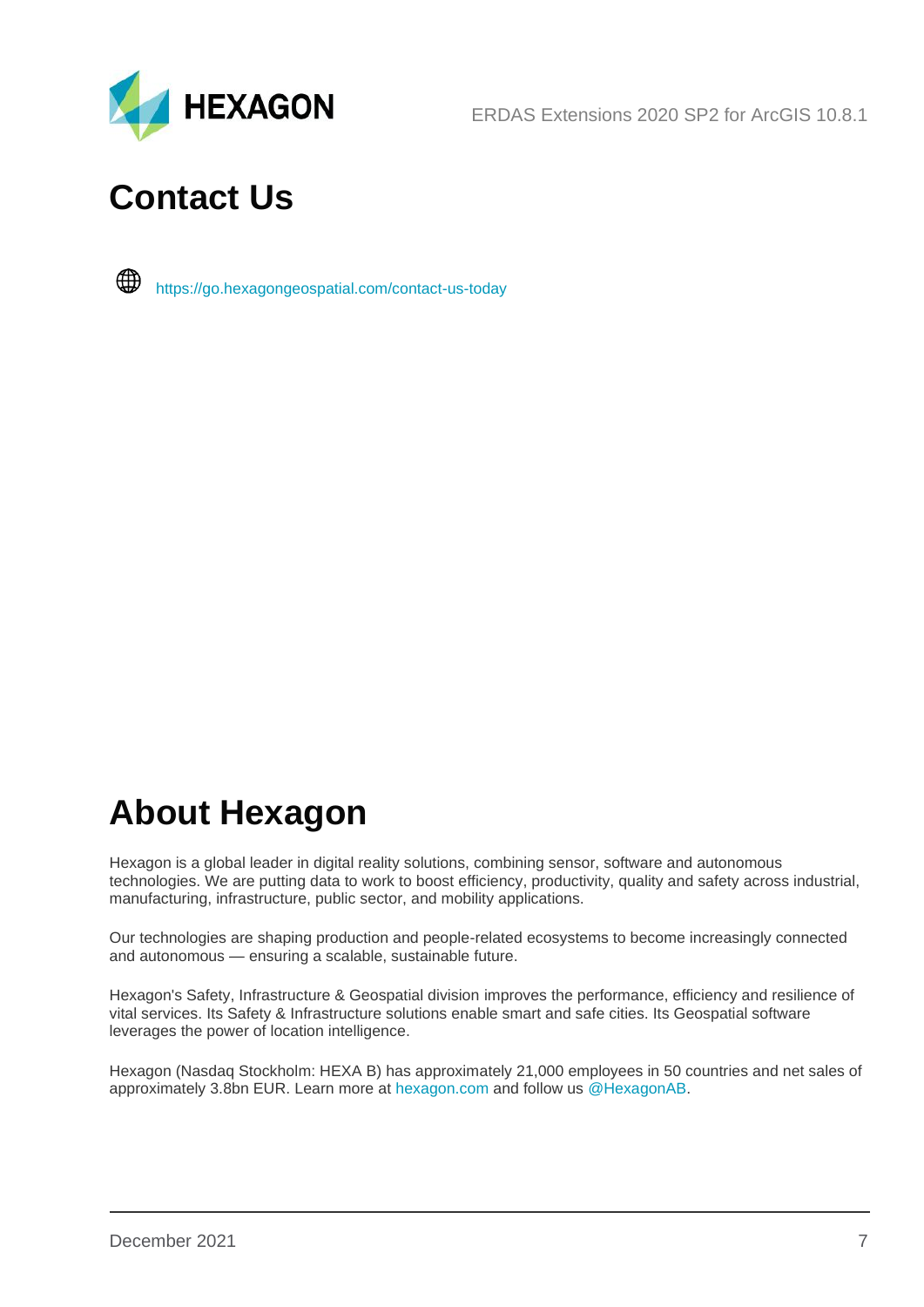

### Copyright

© 2021 Hexagon AB and/or its subsidiaries and affiliates. All rights reserved

Warning: The product made the subject of this documentation, including the computer program, icons, graphical symbols, file formats, audio-visual displays and documentation (including this documentation) (collectively, the "Subject Product") may be used only as permitted under the applicable software license agreement, and subject to all limitations and terms applicable to use of the Subject Product therein. The Subject Product contains confidential and proprietary information of Intergraph Corporation, a member of the Hexagon Group of companies ("Hexagon"), its affiliates, and/or third parties. As such, the Subject Product is protected by patent, trademark, copyright and/or trade secret law and may not be transferred, assigned, provided, or otherwise made available to any third party in violation of applicable terms and conditions cited further below.

## Terms of Use

By installing, copying, downloading, accessing, viewing, or otherwise using the Subject Product, you agree to be bound by the terms of the EULA found here: [https://www.hexagonsafetyinfrastructure.com/-](https://www.hexagonsafetyinfrastructure.com/-/media/Legal/Hexagon/SI/Licenses/EULA_SA_SIG-Eng_062021.pdf) [/media/Legal/Hexagon/SI/Licenses/EULA\\_SA\\_SIG-Eng\\_062021.pdf.](https://www.hexagonsafetyinfrastructure.com/-/media/Legal/Hexagon/SI/Licenses/EULA_SA_SIG-Eng_062021.pdf)

### **Disclaimers**

Hexagon and its suppliers believe the information in this publication is accurate as of its publication date. Hexagon is not responsible for any error that may appear in this document. The information and the software discussed in this document are subject to change without notice.

Language Translation Disclaimer: The official version of the Documentation is in English. Any translation of this document into a language other than English is not an official version and has been provided for convenience only. Some portions of a translation may have been created using machine translation. Any translation is provided "as is." Any discrepancies or differences occurring in a translation versus the official English version are not binding and have no legal effect for compliance or enforcement purposes. Hexagon disclaims any and all warranties, whether express or implied, as to the accuracy of any translation.

Reasonable efforts have been made to provide an accurate translation; however, no translation, whether automated or provided by human translators is perfect. If any questions arise related to the accuracy of the information contained in a translated version of Documentation, please refer to its official English version. Additionally, some text, graphics, PDF documents, and/or other accompanying material may not have been translated.

### Links To Third Party Websites

This Document may provide links to third party websites for your convenience and information. Third party websites will be governed by their own terms and conditions. Hexagon does not endorse companies or products to which it links.

Third party websites are owned and operated by independent parties over which Hexagon has no control. Hexagon shall not have any liability resulting from your use of the third party website. Any link you make to or from the third party website will be at your own risk and any information you share with the third party website will be subject to the terms of the third party website, including those relating to confidentiality, data privacy, and security.

Hexagon provides access to Hexagon international data and, therefore, may contain references or cross references to Hexagon products, programs and services that are not announced in your country. These references do not imply that Hexagon intends to announce such products, programs or services in your country.